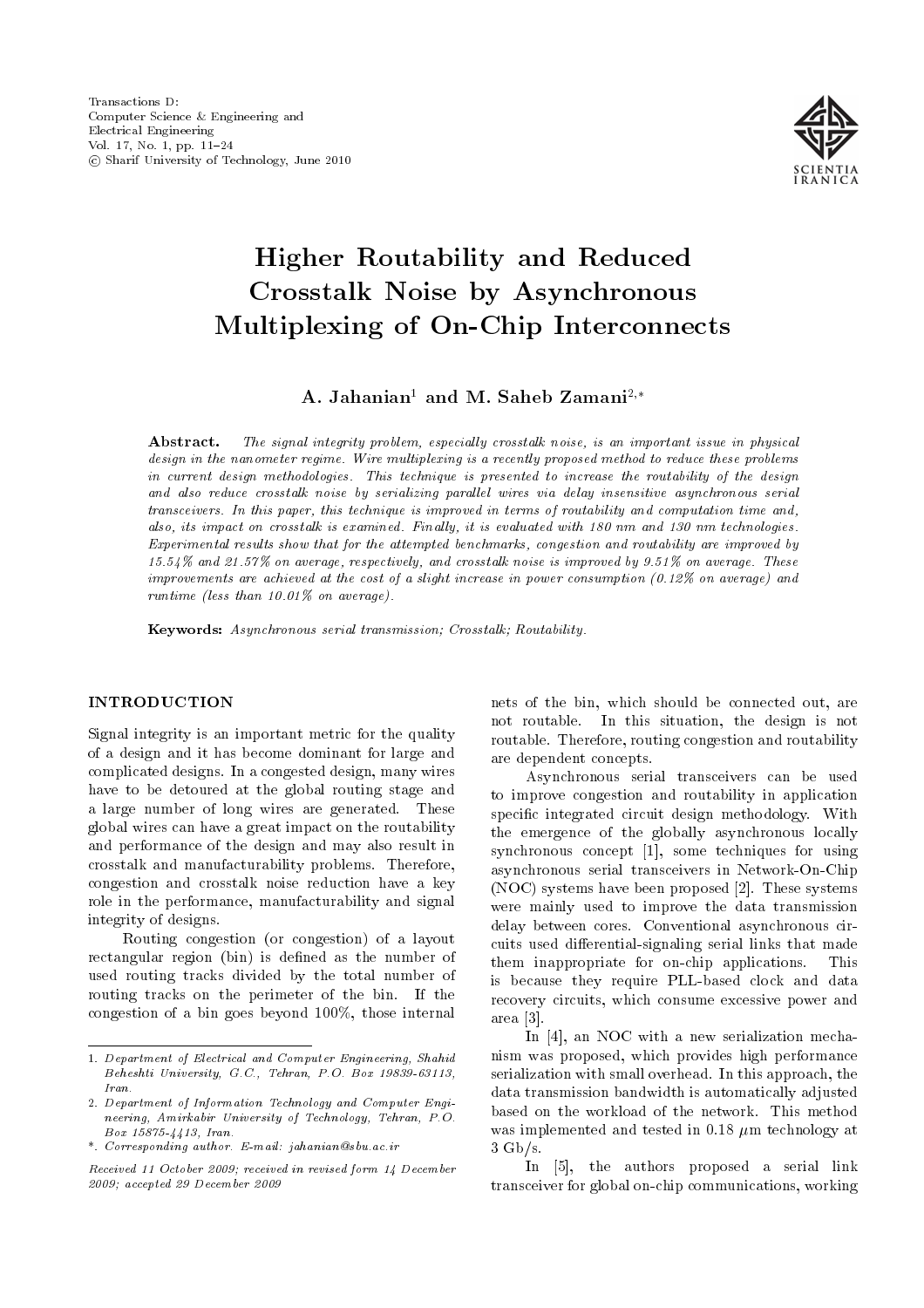at 3 Gb/s per wire in a standard  $0.18 \mu m$  CMOS process, with low crosstalk-induced delay variability. They implemented a pure electrical link without any repeater in higher layers of metals.

Teifle and Manohar [6] presented a high-speed and clockless serial link transceiver for inter-chip communication. Their experiments showed that their transceiver operates at up to 3 Gb/s in 0.18  $\mu$ m CMOS technology.

Dobkin et al. [7-9] presented a novel bit-serial interconnect structure with a new data encoding style to encode each bit in one transition in a pipelined structure. They showed that their asynchronous circuit can send or receive a new bit at a data cycle of a single FO4 (i.e. fan-out of 4) inverter delay.

The authors of this paper present a new approach for serializing the parallel wires using an asynchronous serial transceiver to improve routing congestion and the crosstalk noise of designs [10]. This mechanism was called metro-on-chip (MOC) because its semantic is similar to metro transportation systems in large cities that convey many passengers in one trip. In this methodology, non-critical and sufficiently long wires are selected and serialized at the signal sources and then, they are demultiplexed into parallel signals at the destinations after serial transmission. Finally, these demultiplexed signals travel to their sinks. It is worthwhile to note that a congestion metric is a good metric, which can be more useful if it is measured in terms of routability. This paper has two major improvements compared with [10]. The first is that in [10] no results were reported in terms of the routability of the design after MOC insertion. Due to importance of routability in modern complicated chips, routability analysis is very crucial for any proposed methodology in the physical design era.

It is noted that test coverage of multiplexed wires is lower than for parallel ones, because inserting a fault on multiplexed wire means that any of all the multiplexed lines may actually become stuck at that value.

In this paper, we improve the metro-on-chip mechanism in terms of routability and computation time and also examine its impact on crosstalk with a newer technology feature size.

#### OVERVIEW ON THE METRO-ON-CHIP

## Metro-on-Chip Concept

In the conventional physical design flow, terminals of each net are connected via dedicated and specialized wires (Figure 1).

However, in new circuits which have a large number of nets, routing congestion raised issues in terms of routability, signal integrity and even the performance of the design. Multiplexing the nets in congested circuits



Figure 1. Conventional dedicated wires.



Figure 2. Serial multiplexed wires.

can be an effective technique to reduce congestion and improve routability. The main concept of this paper is to automatically find non-critical and sufficiently long wires and multiplex, and send them using asynchronous serial transmission hardware. This idea is similar to the metro system in large cities, which conveys many passengers in one trip to reduce traffic congestion. In this paper, a static paradigm of the metro is implemented in which the metro has fixed stations at the source and the destination without any intermediate stations (Figure 2).

Inserting the MOC cells (MOC multiplexers and demultiplexers) after detail or even global routing can impose large costs due to the need for updating the routing or placement results. On the other hand, MOC insertion at the earlier stages of physical design (e.g. partitioning or floorplanning) may not be effective because, at those stages, there is not enough information about cell locations and, therefore, the estimations of physical parameters may be very rough. In this paper, MOC modules are inserted after detailed placement where the locations of cells and white spaces have been determined.

The contributions of this approach are in decreasing routing congestion and total wirelength and also in increasing design routability by reducing the number of global nets. It should be noted that congestion reduction does not increase the performance of the design explicitly, but it may improve the timing characteristics by avoiding the detoured global nets resulted from routing congestion.

## FAST SERIAL TRANSCEIVER

The fast serial communication mechanism proposed in [7] is used as the serial link hardware. The area,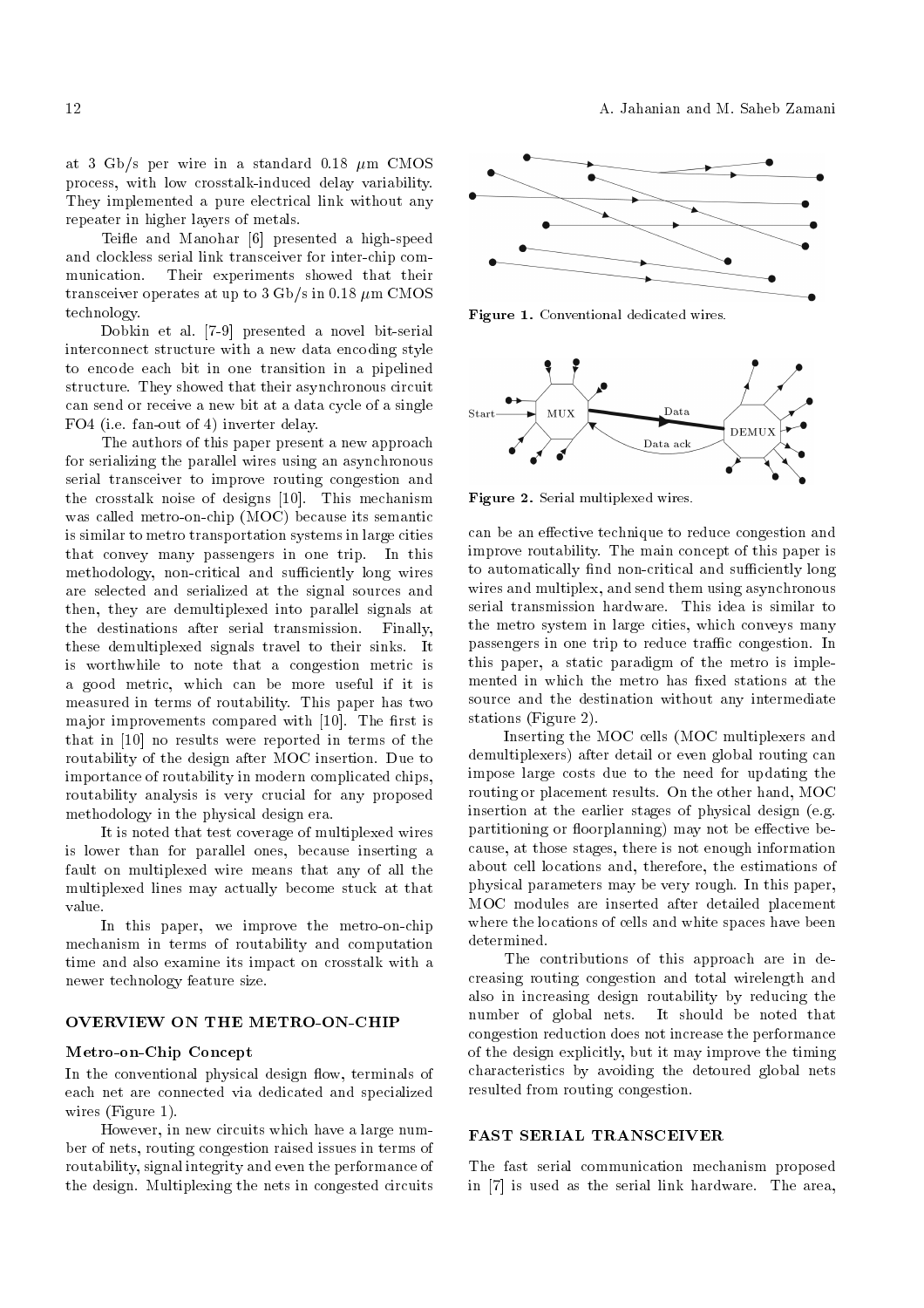delay and other characteristics of this system play a key role in the feasibility and quality of the proposed EDA design flow. In the following subsection, the hardware structure and transmission delay of this module have been briefly reviewed.

#### Serial Transmission System Review

The fast serial link transceiver [7] uses low-latency synchronizers at the sources and sinks with a two-phase non-return and a zero level encoded dual rails (LEDR) asynchronous protocol that allows non-uniform delay intervals between successive bits. Acknowledgment of transmission is returned only once per word, rather than bit by bit. This enables multiple bits to be transmitted in a wave-pipelined manner over the serial channel. The main structure of this mechanism is shown in Figure 3.

In [7], a high data rate shift-register structure for an asynchronous serializer and deserializer has been proposed. It operates at about one fan-out 4 inverter (FO4) delay and can be fully implemented in CMOS technology without any requirement to PLL or auxiliary clock generation circuitry.

Let MOC cluster, i, consist of  $m_i$  wires. The serial transmission hardware of this cluster contains a  $m_i$ -bit shift-register in the MUX module and also a  $m_i$ -bit



Figure 3. Fast bit-serial transmission scheme.

shift-register in the DEMUX module. The total delay of MOC cluster,  $i$ , consists of five elements:

- Delay of wires from source nodes to the MUX input pins (input wires),
- Delay of multiplexing shift registers,
- Delay of transmission line from MUXes to DE-MUXes,
- Delay of demultiplexing shift registers,
- Delay of wires from the DEMUX output pins to sink nodes (output wires).

In Figure 4, the five sub-elements of MOC delay are shown.

With a good clustering algorithm, source/sink nodes are close to the source/sink gravity centers and the delays of input/output wires are very small. Because of the pipeline structure of the serial link transceiver proposed in [7], each input signal can be applied to the MUX input while the previous signal is being multiplexed (except for the first input). Moreover, each output signal can be applied to its sink while the next signal is being demultiplexed (except for the last output). Therefore, total delay of the ith MOC cluster with  $m_i$  wires can be calculated as:

$$
D_{(i)} = ID(i, 1) + 2.m_i. \max(D_{\text{FO4}}, TD(i))
$$
  
+  $OD(i, m_i),$  (1)

where  $ID(i, 1)$  is the delay of the first input signal,  $OD(i, m<sub>i</sub>)$  is the delay of the last output,  $TD(i)$  is the transmission line delay in *i*th cluster and  $D_{FO4}$ represents an FO4 inverter delay. The first term in this equation is the delay of wires from source nodes to the MUX input pins. Because of overlapping the delay of shifting and transmission operations, the second term is maximum between the delay of one-bit shift register  $(D_{\text{FO4}})$  and the transmission delay of one bit  $(TD(i))$ . Finally, the last term shows the delay of wires from the DEMUX output pins to sink nodes.



Figure 4. Delay sub-elements of cluster i.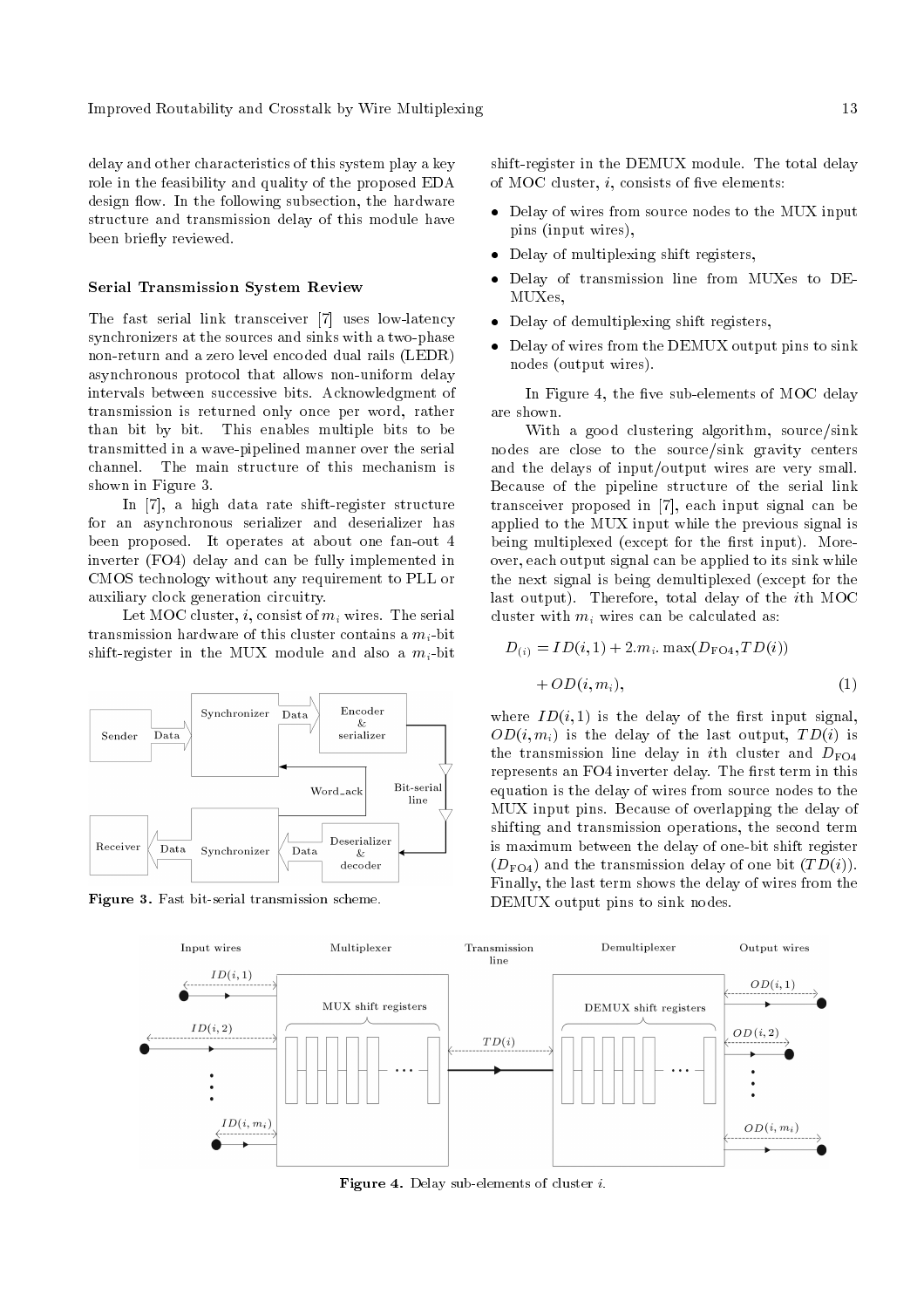## Interfacing the MOC System in a General Design

Inserting an asynchronous module in a synchronous circuit may change the functionality of the whole system due to the violation of the setup and hold time requirements of synchronous registers. In this section, a feasible solution for interfacing the asynchronous transmission module and a synchronous circuit with a global clock is presented. In the proposed interface, on each rising edge of the system clock, the asynchronous serial link starts to convey a copy of signals at the source toward the destination and this operation is repeated for all input signals. At the end of the operation, a word-acknowledge signal is returned back to the sender. The process of serializing, transmission and deserializing is initiated by the activation of the start signal and the completion of the whole transmission process is indicated by `1' on word ack signal. The signaling of the synchronous system after inserting the asynchronous serial link is shown in Figure 5.

In this mechanism, the clock period must be extended by the delay of MOC hardware if the paths containing the multiplexed wires do not have enough delay slack (i.e. their delays are close to the maximum clock period of the design). However, if the paths of the selected wires have enough delay slack, the multiplexing delay will not affect the critical path of the design. Therefore, the criticality of nets must be taken into account for inserting the MOC cells and multiplexing the wires. In our approach, only the wires which do not violate the design timing constraints after MOC insertion are chosen to be multiplexed.

## MOC-BASED PHYSICAL DESIGN FLOW

In the proposed design flow, MOC modules are inserted after detailed placement where the position of cells have been determined and delay estimations are not too rough. The location of the MoC insertion stage is shown in Figure 6.

As highlighted in Figure 6, MoC insertion is per-



Figure 5. Signaling of serial link transmission.



Figure 6. Location of MOC insertion in physical design  $flow.$ 

|                | MOC-based physical design flow               |  |  |  |  |  |
|----------------|----------------------------------------------|--|--|--|--|--|
| A:             | Floorplanning and placement                  |  |  |  |  |  |
| $\mathbf{B}$ : | Static timing analysis                       |  |  |  |  |  |
| C:             | Select non-critical nets                     |  |  |  |  |  |
| $\mathbf{D}$ : | Cluster the multiplexed nets into MOC groups |  |  |  |  |  |
| E:             | Repair the MOC groups                        |  |  |  |  |  |
| F:             | Insert the MOC devices into the netlist      |  |  |  |  |  |
| G:             | Incremental placement of MOC devices         |  |  |  |  |  |

Figure 7. MOC insertion in the proposed physical design flow.

formed after placement and before the routing stage. The flow of MOC insertion is shown in Figure 7.

#### Floorplanning and Placement

In this stage, the design is floor-planned and the final locations of cells are determined. The quality of the placement algorithm has a great impact on the congestion and wirelength benefits of the MOC system. If the quality of the placer is poor, the number of long nets may be very high and, therefore, MOC insertion may result in large improvement; but these results may be misleading. Actually, MOC insertion benefits are more realistic using a placer with good localization features. Therefore, Dragon [11] is used for floorplanning and placement, which is a well-known placer with good results on total wirelength and congestion.

#### Static Timing Analysis

In this phase, a Static Timing Analysis (STA) is performed to estimate path delay. Before routing, the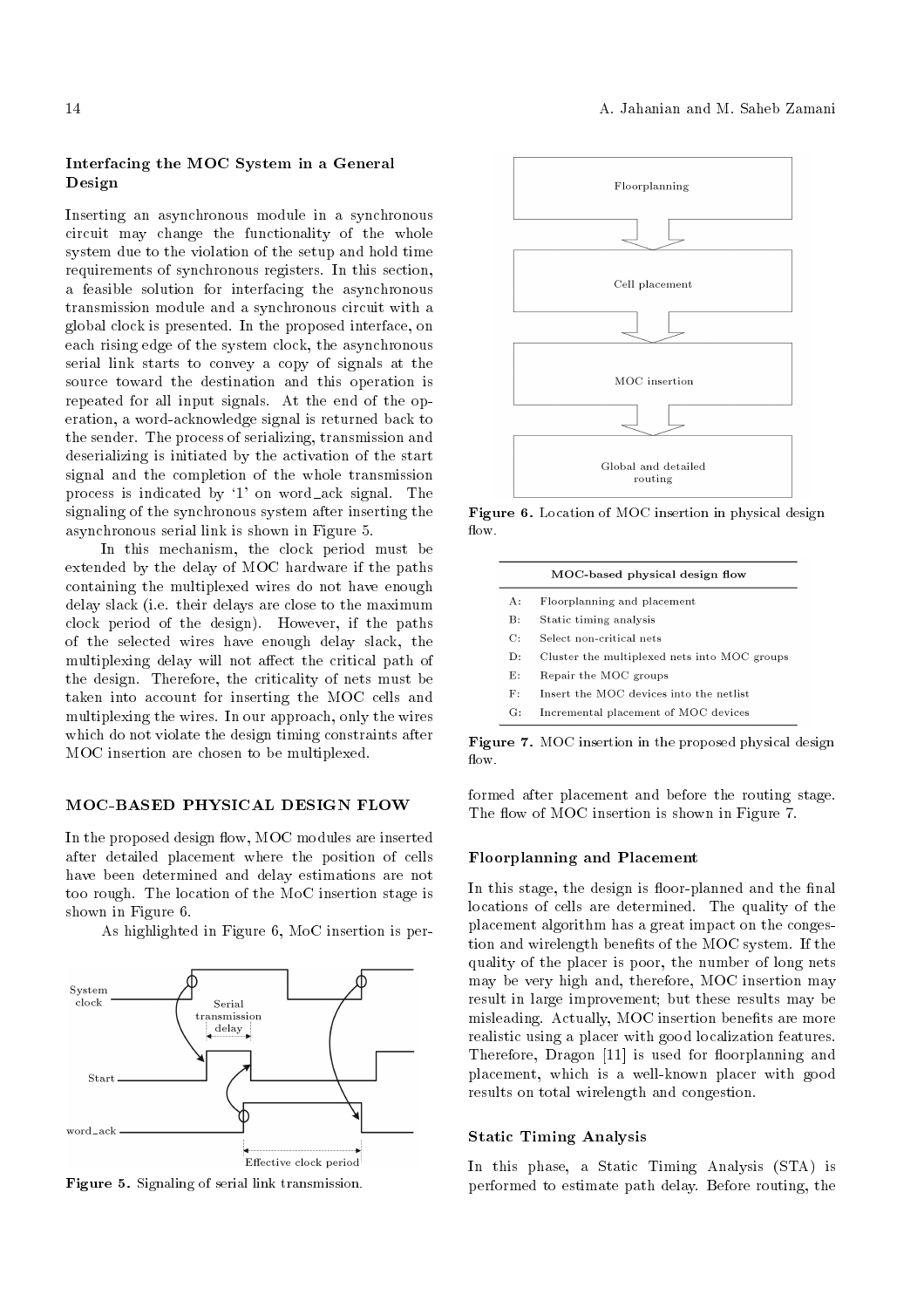topologies of nets have not been determined and they must be estimated for static timing analysis.

A Refined Single Trunk Steiner Tree (RSTST) model [12] is used to predict the topologies of nets before the routing stage. After estimating the topology of nets, the delay of each path in the design is calculated using the Elmore delay model and the critical paths of the design are determined. A critical path list will be used to select non-critical nets for multiplexing.

#### Select Non-Critical Nets

In this stage, a list of non-critical and sufficiently long wires is generated based on the results of the static timing analysis. After STA, a list of paths whose delays are greater than a specified threshold  $(T_d)$  has been generated. These nets cannot be multiplexed because they may violate the timing constraints of the design. Therefore, these nets are marked to be excluded from MOC groups.

The appropriate value for  $T_d$  has an important effect on the benefits of MOCs. In this subsection, an approximation technique to set its value is presented.  $T_d$  can be specified as:

$$
T_d = T_w - \alpha \cdot T_w,\tag{2}
$$

where  $T_w$  is the most critical delay of the design (timing wall) and  $\alpha$  is a number between 0 and 1, which defines a margin for near critical nets. In other words, the delay overhead of each MOC cluster must be less than  $\alpha$ .  $T_w$ . Therefore, all paths whose delays are greater than  $T<sub>d</sub>$  are considered as critical paths and their nets are not selected for multiplexing.  $T_d$  must be adjusted by trial and error if no appropriate prediction could be made. However, an appropriate value is estimated for it based on the following analysis.

Consider cluster  $g_i$  with  $m_i$  nets. If the sources and sinks in  $q_i$  are sufficiently close to the MUX and the DEMUX, respectively, the total delay of  $g_i$  can be approximated as  $2.m_i.D<sub>FO4</sub>$  in which  $D<sub>FO4</sub>$  is one FO4 inverter delay. By this assumption, the following condition must be met to avoid any performance degradation in the design:

$$
D_i \le \alpha \cdot T_w \Rightarrow m_i \le \frac{\alpha \cdot T_w}{2 \cdot D_{\text{FO4}}}.\tag{3}
$$

This equation shows the relation of average MOC cluster size and the delay threshold of the design. We used this approximation for choosing the value of  $\alpha$  and cluster sizes. Table 1 shows the experimental results of this approximation.

In Table 1, Approximated cluster size shows the approximated values for cluster sizes, Actual cluster size shows the best found values for cluster sizes at the end of the test process, and column Error represents the absolute percentage of differences between approximated and actual cluster sizes. This table shows that the error of this approximation is small (7.01 on average) and Equation 3 can be used as a good initial approximation for  $m_i$ .

## Cluster the Multiplexed Nets into MOC Groups

In this phase, the selected nets are clustered into some groups such that the nets in each group have close

| Index          | Circuit      | TW<br>(p <sub>s</sub> ) | Approximated<br><b>Cluster Size</b> | Actual<br>Cluster<br>Size | Error<br>( %)    |
|----------------|--------------|-------------------------|-------------------------------------|---------------------------|------------------|
| $\mathbf{1}$   | spi          | 2524.24                 | $\theta$                            | $\Omega$                  | $\boldsymbol{0}$ |
| $\overline{2}$ | tv80         | 4163.09                 | $\theta$                            | $\theta$                  | $\theta$         |
| 3              | pci_bridge32 | 18727.58                | 31.21263                            | 23.4                      | 7.812            |
| $\overline{4}$ | dma          | 18491.70                | 30.8195                             | 24.5                      | 6.319            |
| $\overline{5}$ | $b20-1$      | 6961.51                 | 11.60252                            | 10.21                     | 0.607            |
| 6              | b22          | 10796.53                | 17.99422                            | 18.75                     | 0.755            |
| 7              | $b22-1$      | 10233.41                | 17.05568                            | 24.3                      | 7.244            |
| 8              | wb_conmax    | 8816.92                 | $\theta$                            | $\theta$                  | $\theta$         |
| 9              | b17          | 27207.41                | 45.34568                            | 26.55                     | 18.795           |
| 10             | $b17-1$      | 27291.20                | 45.48533                            | 36.86                     | 8.625            |
| 11             | Ethernet     | 23330.71                | 38.88452                            | 30.05                     | 8.834            |
| 12             | b18          | 73038.43                | 121.7307                            | 96.7                      | 25.03            |
| Average        |              |                         |                                     |                           | 7.01             |

Table 1. Approximated and actual cluster sizes.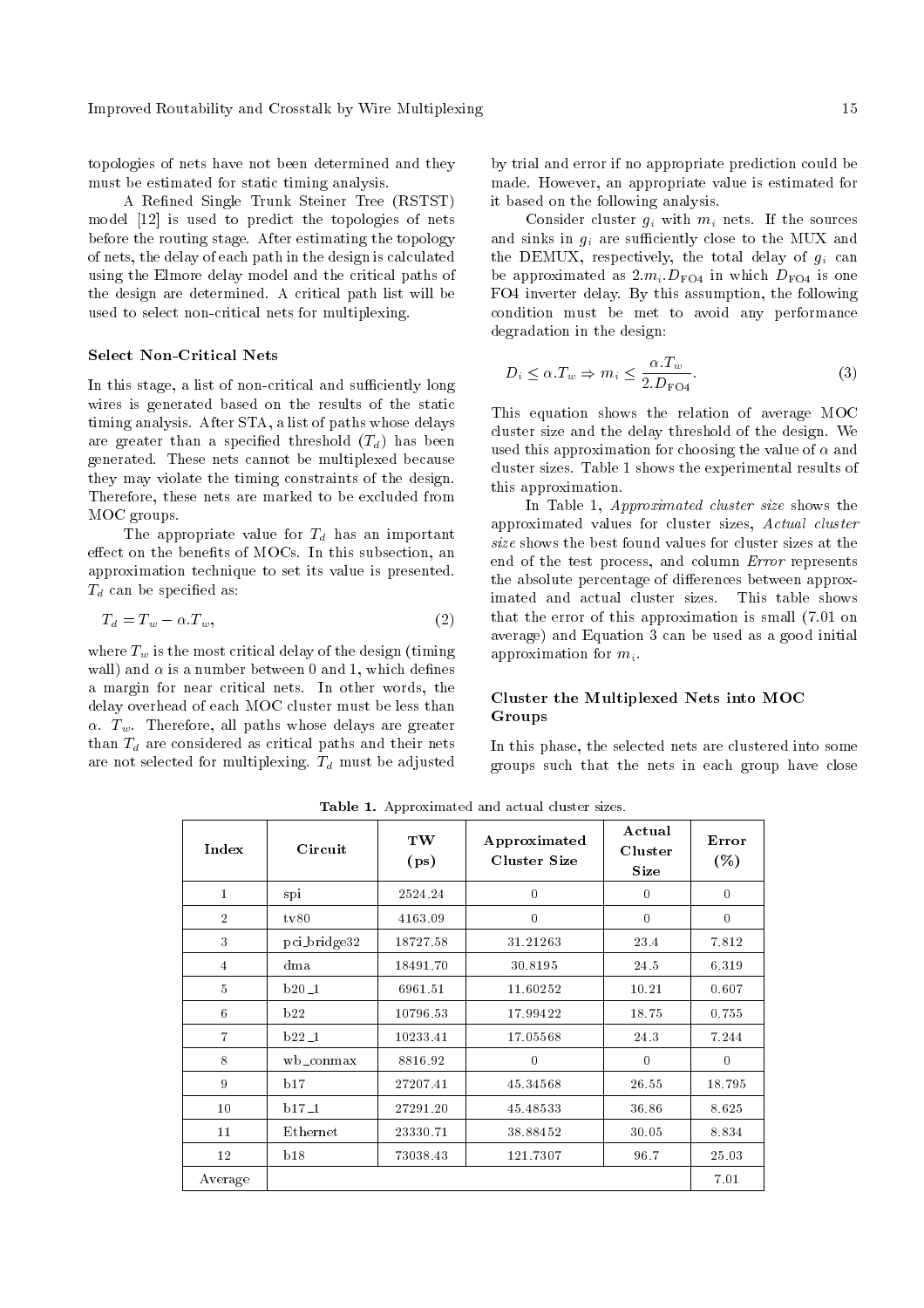sources and close sinks. Let  $G = \{g_1, g_2, \dots, g_n\}$  be a set of MOC clusters, where cluster  $g_i$  has  $m_i$  nets. The Companionship of  $g_i$ , denoted as  $CS(i)$ , is defined as the cost of multiplexing the nets in  $g_i$ .  $CS(i)$  can be calculated as  $SrcD(i)+SnkD(i)$  where  $SrcD(i)/SnkD(i)$ is the summation of distances between sources/sinks in  $g_i$ . The developed clustering algorithm, which uses Fibonacci min-heap [13], is shown in Figure 8.

At the start of the algorithm, each net is considered as a cluster with one net. First, a CS Fibonacci min-heap (FHeap) is generated showing the companionship cost of each pair of clusters. Then, two clusters with minimum  $CS$  are fetched from FHeap, merged in each loop of the algorithm and, then, the list of costs of cluster pairs in CS FHeap is updated. If the size of the merged clusters reaches a predefined offset, the cluster is marked as a final cluster. The algorithm is continued until there are no unmarked clusters. The complexity of this algorithm is  $O(n^2 \log(n))$ , which is better than the complexity of the clustering algorithm in [10]  $(O(n^3))$ .

### Repairing the MOC Groups

After clustering the nets, the clusters are evaluated in order to gain more benefits from MOCs. In this paper, the repairing operations are applied to improve the quality of clustering:

- Clusters with a negative or small wirelength benefit are detected and removed from the final cluster list.
- $\bullet$  Some clusters are beneficial in terms of wirelength, but they have delay overshoot behind the critical delay of the design. These clusters are repaired by iteratively removing their relatively far nets until the timing constraints are met.

#### Inserting MOC Devices into Netlist

In this phase, multiplexer and demultiplexer cells are added to the netlist and it is updated to connect the MOC devices to the source and the sink nodes of the clusters.

|     | Clustering algorithm                      |
|-----|-------------------------------------------|
| 1:  | Create initial CS Fibonacci Min-heap      |
| 2:  | WHILE (there are any uncommitted nets)    |
| 3:  | Get minimum CS from FHeap                 |
| 4:  | Merge minimum CS pair to make new cluster |
| 5:  | Update the FHeap                          |
| 6:  | IF (size of cluster $>$ MAX_CLUSTER_CAP)  |
| 7:  | Mark the cluster as final cluster         |
| 8:  | END                                       |
| 9:  | END                                       |
| 10: | Finalize the clusters                     |

Figure 8. Clustering algorithm for MOC insertion.

#### G. Incremental Placement of MOC Devices

After inserting the MOC instances into the netlist, their locations in the layout must be determined. An incremental placement algorithm is used to determine the final locations of the MOC devices in the netlist. MOC devices have to be inserted in the white spaces throughout the chip. Since the size of MOC cells is very small and their number is much less than the total number of design cells, inserting them in the white spaces of the design does not degrade the total wirelength and performance of the placed results. After placing the MOC cells, if the delay of a cluster is increased beyond  $T_d$ , the cluster is repaired by iteratively removing its far nets from the cluster until the timing constraints are met.

#### EXPERIMENTAL RESULTS

## Benchmarks and Test Strategies

We implemented our algorithm in  $C++$  on an Intel 4300 workstation with 2 GB of memory. It was applied to twelve circuits randomly selected from the IWLS-2005 benchmarks [14] with various design sizes from 3227 to 92048 cells. They were synthesized in 130 nm technology with six layers of metals. All benchmarks were placed by the Dragon placer with 90% cell utilization (10% white spaces). Table 2 shows the characteristics of the benchmarks together with the results of MOC insertion.

In this table, #Cells show the number of cells in each benchmark, and #MOCs represents the number of generated MOC clusters in each design. Column #Members shows the average number of wires which are multiplexed in MOC clusters and TW represents the critical delay of the benchmarks.

Referring to the metro system analogy, it is worth noting that such a system is a good solution for traffic congestion reduction in large cities with large numbers of passengers traveling across the city. For small trips, the cost of the metro system may be higher than its benefits and, therefore, using the metro system for small trips may not be cost effective.

Analogously, in electronic circuits, if the lengths of multiplexed nets are too short, the benefits of MOC may be very little or it may even increase the total wirelength and congestion of the design. On the other hand, the delay of signal transmission in the MOC system is higher than that of dedicated wires in electronic circuits. Therefore, if the timing constraints of the design are too tight, MOC insertion may violate such constraints.

As can be seen in Table 2, circuits 1 and 2 have no long critical paths for MOC insertion; benchmark 8 has medium critical paths but its nets are not long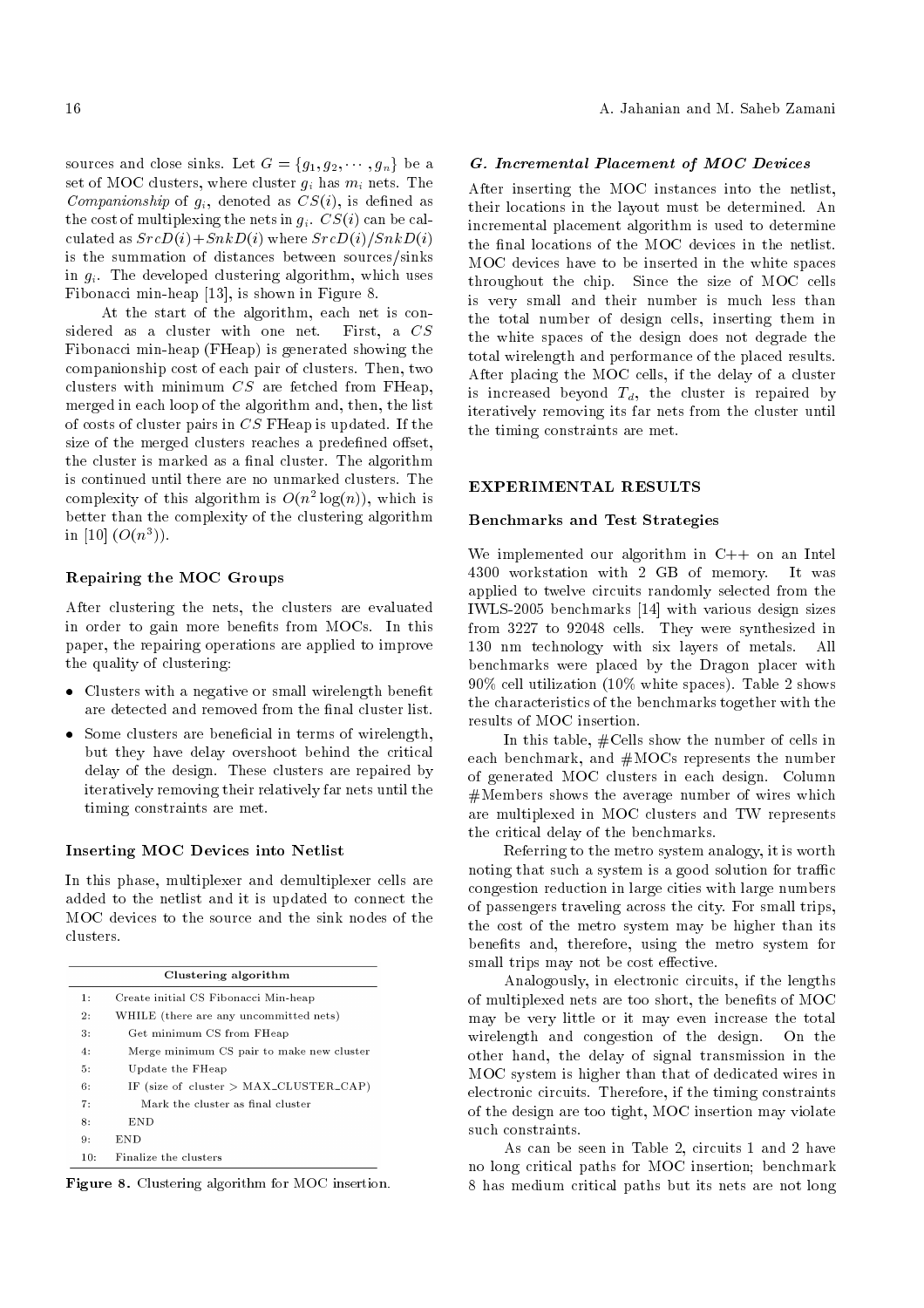| Index          | <b>Benchmark</b> | #Cells | #MOCs    | #Members         | TW(ps)   |
|----------------|------------------|--------|----------|------------------|----------|
| 1              | Spi              | 3227   | $\Omega$ | $\boldsymbol{0}$ | 2524.24  |
| $\overline{2}$ | tv80             | 7161   | $\theta$ | $\mathbf{0}$     | 4163.09  |
| 3              | pci_bridge32     | 16816  | 9        | 23.4             | 18727.58 |
| $\overline{4}$ | dma              | 19118  | 11       | 24.5             | 18491.70 |
| $\overline{5}$ | $b20-1$          | 19131  | 14       | 10.21            | 6961.51  |
| 6              | b22              | 28317  | 24       | 18.75            | 10796.53 |
| 7              | $b22-1$          | 28128  | 45       | 24.3             | 10233.41 |
| 8              | wb_conmax        | 29034  | $\theta$ | $\theta$         | 8816.92  |
| 9              | b17              | 37117  | 28       | 26.55            | 27207.41 |
| 10             | $b17-1$          | 37383  | 36       | 36.86            | 27291.20 |
| 11             | Ethernet         | 46771  | 36       | 30.05            | 23330.71 |
| 12             | b18              | 92048  | 24       | 96.7             | 73038.43 |

Table 2. Benchmarks characteristics.

enough. Therefore, our algorithm did not insert any MOC modules into these circuits.

Two different design flows were attempted to test the proposed idea. In the first design flow, called Conventional Net Routing (CNR), terminals are connected via dedicated wires and in the second flow (MOC), nets were selected and serialized asynchronously.

## Congestion and Routability

For congestion estimation, the method proposed in [15] was used. In [15], some metrics and methods were presented to estimate the congestion map of a design

after placement by a probabilistic estimation of routing topologies of nets with consideration of router intelligence. Table 3 shows the results of our experiments on the benchmarks, in terms of design congestion in 130 nm and 180 nm. *Overflow* shows the percentage of bins that have a congestion level beyond the routing capacity of bins (congestion overflow) and *Congestion* Improvement represents the congestion reduction of MOC vs. CNR.

Table 3 shows that after MOC insertion, congestion overflow is improved by 15.54%, on average, in 130 nm and 13.74%, on average, in 180 nm. Our experimental results show that for small circuits, the improvements in 130 nm is not more than those in

|                |              |           | $130$ nm  |                  |                | $180$ nm  |             |  |
|----------------|--------------|-----------|-----------|------------------|----------------|-----------|-------------|--|
| Index          | Benchmark    |           | Over flow | Congestion       |                | Over flow | Congestion  |  |
|                |              | $\rm CNR$ | MOC       | Improvement      | $\rm CNR$      | MOC       | Improvement |  |
|                |              | $(\%)$    | (%)       | ( %)             | $(\% )$        | $(\% )$   | $(\%)$      |  |
| $\mathbf{1}$   | spi          | 2.47      | 2.47      | $\boldsymbol{0}$ |                |           |             |  |
| $\overline{2}$ | tv80         | 7.37      | 7.37      | $\theta$         | $\blacksquare$ |           |             |  |
| 3              | pci_bridge32 | 1.9       | 1.51      | 20.5             | 0.85           | 0.66      | 28          |  |
| $\overline{4}$ | dma          | 15.45     | 13.96     | 9.6              | 17.94          | 16.33     | 9.8         |  |
| $\overline{5}$ | $b20-1$      | 48.32     | 46.39     | 39               | 36.3           | 34.4      | 5.2         |  |
| 6              | b22          | 46.14     | 45.02     | 2.4              | 34.2           | 32.6      | 4.6         |  |
| $\overline{7}$ | $b22-1$      | 61.43     | 52.86     | 13.9             | 58.1           | 52.3      | $9.9\,$     |  |
| 8              | wb_conmax    | 34.47     | 34.47     | $\Omega$         |                |           |             |  |
| 9              | b17          | 6.70      | 5.48      | 18.2             | 4.7            | 4.1       | 12.7        |  |
| 10             | $b17-1$      | 6.94      | 5.74      | 17.2             | 59.96          | 49.3      | 17.7        |  |
| $11\,$         | Ethernet     | 11.27     | 7.98      | 29.1             | 59.96          | 54        | 19.35       |  |
| 12             | b18          | 4.54      | 3.73      | 16.1             | 1.02           | 0.6       | 14          |  |
| Average        |              |           |           | 15.54            |                |           | 13.47       |  |

Table 3. Congestion before and after MOC insertion.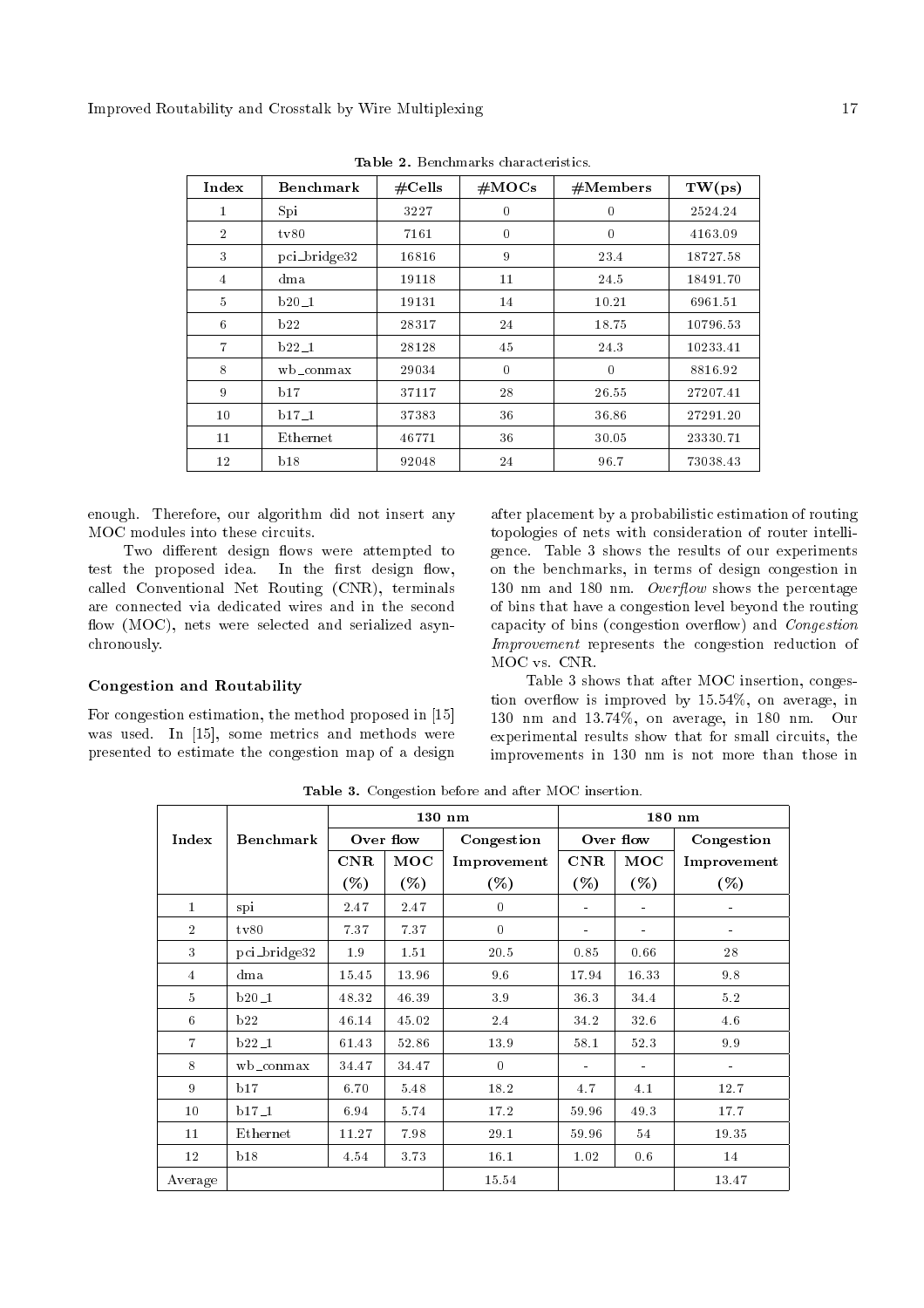|                |                  |        | Misroute         |         | Routability      |
|----------------|------------------|--------|------------------|---------|------------------|
| Index          | <b>Benchmark</b> | #Nets  | <b>CNR</b>       | MOC     | Improvement      |
|                |                  |        | ( %)             | $(\% )$ | (%)              |
| $\mathbf{1}$   | spi              | 4100   | $\boldsymbol{0}$ |         | $\boldsymbol{0}$ |
| $\overline{2}$ | tv80             | 7220   | $\mathbf{1}$     |         | $\boldsymbol{0}$ |
| 3              | pci_bridge32     | 17122  | 34               | 29      | 14.7             |
| $\overline{4}$ | dma              | 19640  | 41               | 31      | 24.3             |
| 5              | $b20-1$          | 13896  | 104              | 84      | 19.2             |
| 6              | b22              | 270120 | 346              | 284     | 17.9             |
| $\overline{7}$ | $b22-1$          | 270034 | 220              | 190     | 13.6             |
| $8\,$          | wb_conmax        | 29321  | 22               |         | $\boldsymbol{0}$ |
| 9              | b17              | 39233  | 303              | 243     | 19.8             |
| 10             | $b17-1$          | 39622  | 281              | 202     | 28.1             |
| 11             | Ethernet         | 52816  | 583              | 375     | 35.6             |
| 12             | b18              | 96842  | 632              | 501     | 20.7             |
| Average        |                  |        |                  |         | $21.57\%$        |

Table 4. Design routability of benchmarks.

180 nm but for large circuits, the benefits of MOC insertion in 130 nm is considerably more that those in 180 nm. This is because in small circuits there are not long enough nets and the delay of MOC modules is comparable with wire delays. Therefore, the benefits of MOC mechanism are small. However, in large circuits there are more long wires that have considerable wire delays so that the delay of MOC cells can be a small portion of the delay of these wires.

In this situation, more MOCs can be added into the design. On the other hand, in the scaling process, the clock period of the scaled design is decreased slower than gate delays. Therefore, in a scaled design, the delay of MOC MUX and DEMUX cells are decreased more than the critical delay of the design and, consequently, scaling will improve the benefit of MOC insertion. It is worth noting that congestion reduction in benchmarks 3 and 11 are higher than others, since their netlists have large busses that generate very beneficial MOC clusters.

To evaluate the routability improvement in MOC compared with CNR, we run global routing on benchmarks. We used a global router [16] and [17]; an improved version of the PathFinder algorithm [18] for standard-cell global routing. This tool routes the design by iterative rip-up & reroute operations. At the end of the rip-up & reroute process, mis-routed nets are routed by a post-process algorithm, if there are any. In this experiment, routing layers are restricted to only 2 layers at the global routing stage, in order to emphasize the benefits of MOC insertion. Ref [10] does not address any reports on design routability and, therefore, we only reported the routability of MOC insertion with the new clustering algorithm in 130 nm technology. Table 4 shows the routability improvement of the MOC insertion process.

In this table, #Nets shows the number of nets in the netlist before MOC insertion, Misroute represents the percentage of misrouted nets before the post-process phase of global routing and the column, Routability Improvement, shows the improvement of the routability of MOC compared with CNR. As can be seen in this table, routability of the design is increased by 21.57% on average.

## Crosstalk Reduction

In this sub-section, the Metro-on-Chip mechanism is evaluated in terms of reducing the crosstalk noise. We estimated the crosstalk of initial parallel wires and also the crosstalk noise of the final multiplexed wires. Then, we compared them to show the crosstalk improvement in the proposed methodology. We used a  $2-\pi$  noise model [19] to estimate the crosstalk after placement, which is a simple yet accurate close form solution for both peak noise and noise width [19]. Consider a victim net and also an aggressor net, as shown in Figure 9.

In the 2- $\pi$  model, the *peak noise* and the *noise* pulse width can be estimated by the following equation:

$$
V_m = \frac{t_x}{t_r} (1 - e^{-\frac{t_r}{t_v}}),
$$
\n(4)

where  $t_x$  is the Elmore delay of the coupling capacitance with the near source wire,  $t_r$  is the transition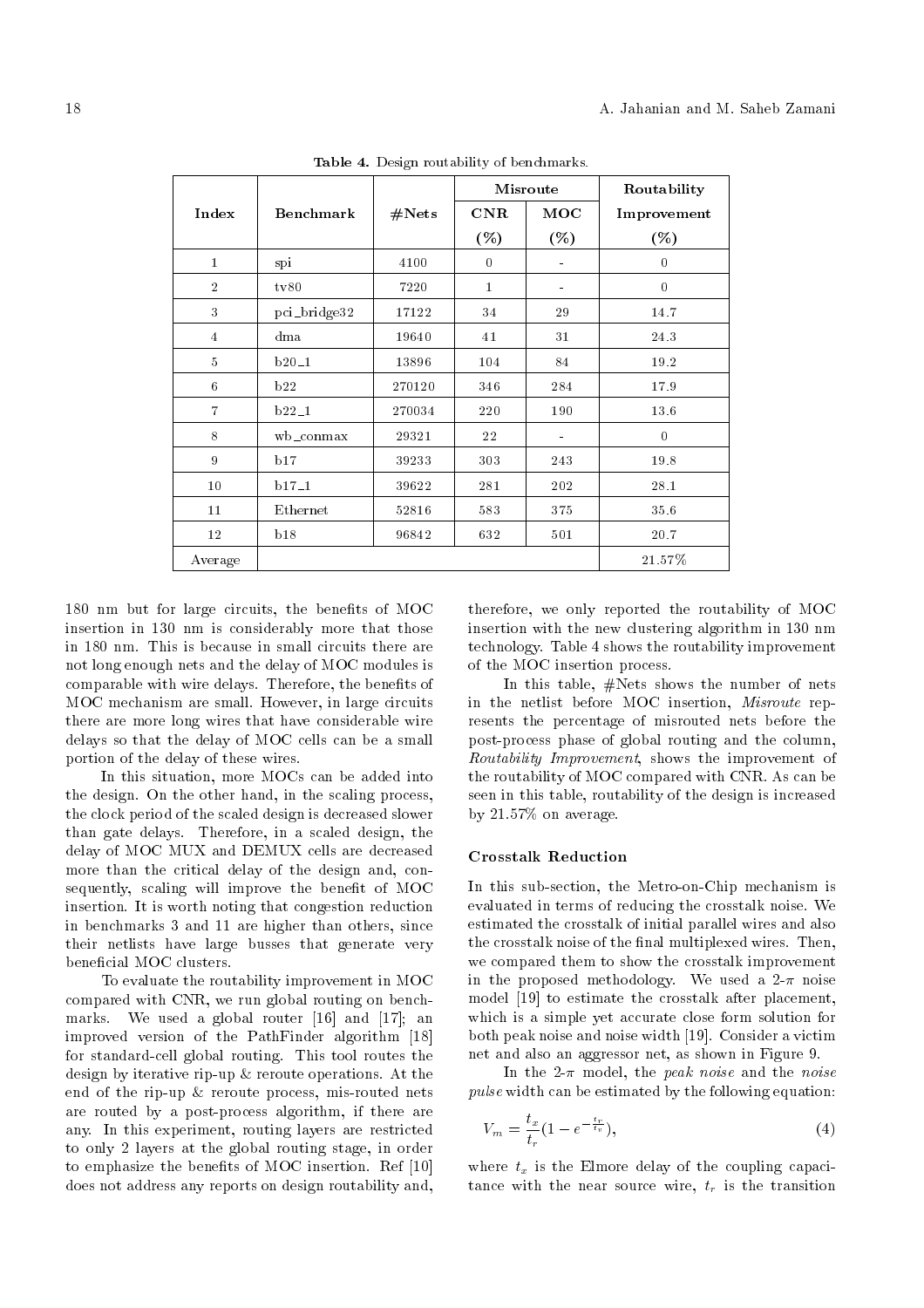Improved Routability and Crosstalk by Wire Multiplexing 19



Figure 9. The layout of aggressor and victim nets corresponding with their crosstalk model.

time of the aggressor net, and  $t_v$  is the Elmore delay of the victim net. In practice, both peak noise and pulse width are used to determine the impact of noise. From [19], the peak noise amplitude and noise width product  $(AW)$  at the receiver can be written as:

$$
AW = (R_d + R_s) \cdot C_x \cdot f(x),\tag{5}
$$

where  $R_d$  is the drive resistance,  $R_s$  is the near source wire resistance (i.e., from driver to the coupling segment) of the sink net,  $C_x$  is the coupling capacitance and  $f(x)$  is as:

$$
f(x) = \frac{e^x - e^{-x}}{1 - e^{-x}} \cdot \ln \frac{e^x - e^{-x}}{1 - e^{-x}},
$$

and:

$$
x = \frac{t_r}{t_v}.\tag{6}
$$

It has been shown in [19] that, with an acceptable approximate, we can estimate AW as:

$$
AW = (R_d + R_s).C_x.
$$
\n<sup>(7)</sup>

In this paper, we replace some parallel wires with a serial wire. In practice, layouts are very congested and in a congested design most tracks are used for routing and the number of empty tracks is very small. In this situation, it can be assumed that all parallel wires (before multiplexing) and serial wires after multiplexing have many adjacent wires that can be an aggressor to these wires. We used the following Lemma to estimate the upper bound of the crosstalk on a victim net.

#### Lemma

Assume that a victim net has n neighboring aggressors. The total amplitude and pulse width product of the coupling noise of all the aggressors on the victim net can be approximated as:

$$
AW = (R_d + R_w).C_w,
$$
\n<sup>(8)</sup>

where  $R_w$  is the total resistance of the victim net and  $C_w$  is the summation of all capacitances between the victim net and the aggressor nets.

## Proof

Let a victim net have  $n$  neighboring aggressors (Figure 10).

The peak noise amplitude and noise width product  $(AW)$  can be calculated as:

$$
AW = (R_d + R_{s1}).C_{x1} + (R_d + R_{s2}).C_{x2} + \cdots
$$

$$
+ (R_d + R_{sn}).C_{xn}.
$$

$$
(9)
$$

Let the total resistance of the victim net be  $R_w$  and the total summation of capacitances between the victim net and the aggressors be  $C_w$ . Therefore,  $R_s = \frac{R_w}{n}$ and  $C_{xi} = \frac{C_w}{n}$  and AW can be calculated as:

$$
AW = \left(R_d + \frac{R_w}{n}\right) \cdot \frac{C_w}{n} + \left(R_d + \frac{2R_w}{n}\right) \cdot \frac{C_w}{n}
$$

$$
+ \left(R_d + \frac{3R_w}{n}\right) \cdot \frac{C_w}{n} + \dots + \left(R_d + \frac{(n-1)R_w}{n}\right) \cdot \frac{C_w}{n}
$$

$$
= \frac{C_w}{n} \left[R_d + \frac{R_w}{n} + R_d + \frac{2R_w}{n} + R_d
$$

$$
+ \frac{3R_w}{n} + \dots + R_d + \frac{(n-1)R_w}{n}\right]
$$

$$
= \frac{C_w}{n} \left[nR_d + \frac{n(n-1)}{2} \cdot \frac{R_w}{n}\right]
$$

$$
= C_w \left[R_d + \frac{n(n-1)}{n} \cdot \frac{R_w}{n}\right]. \tag{10}
$$

For large values of  $n$ , the upper bound of  $AW$  can be calculated as:

$$
\lim_{n \to \infty} (AW) = \lim_{n \to \infty} C_w \left( R_d + \frac{n(n-1)}{n^2} R_w \right)
$$

$$
= C_w (R_d + R_w).
$$
 (11)



**Figure 10.** A victim net and  $n$  aggressor wire segments.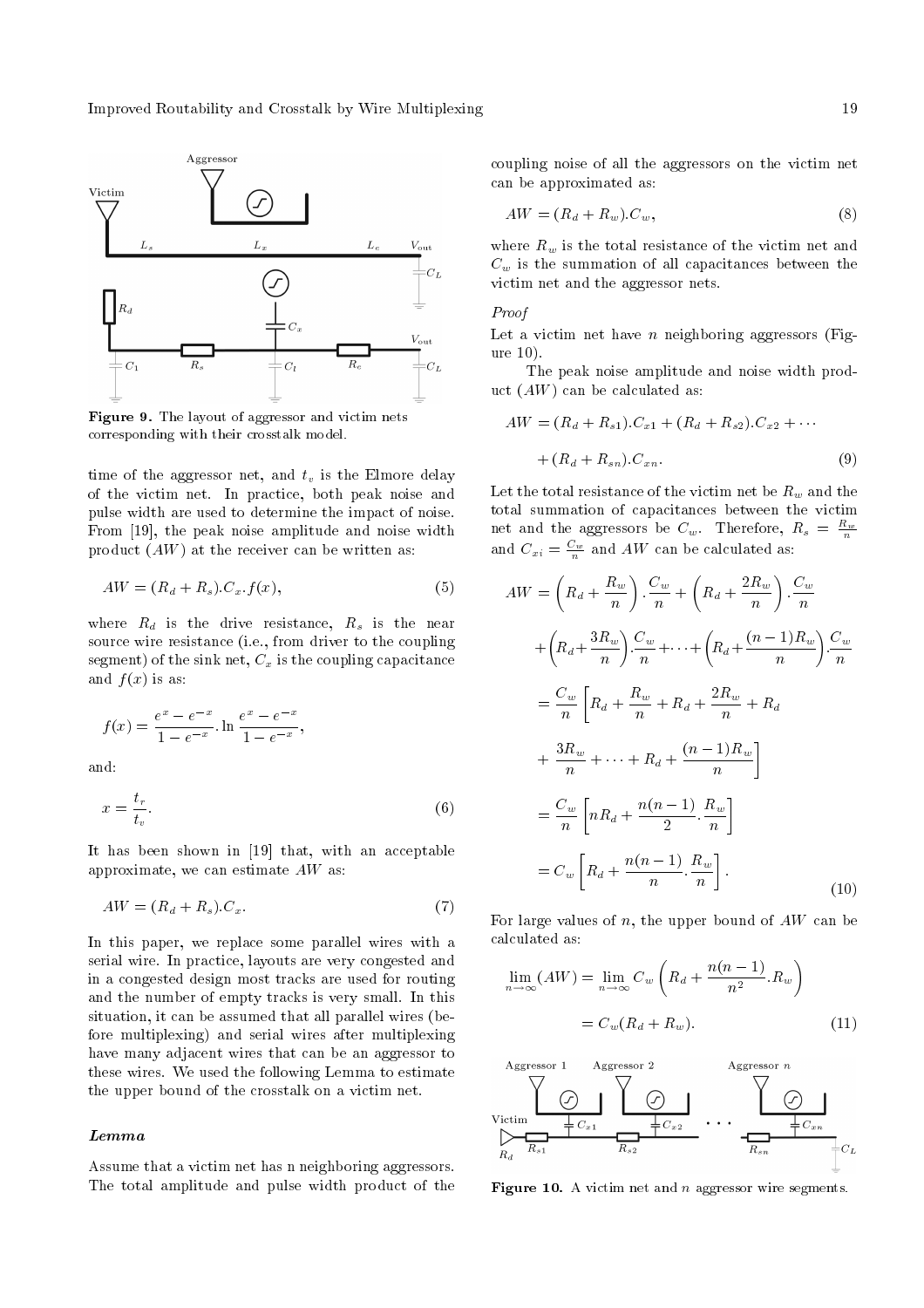We used this approximation to estimate the upper bound of the crosstalk noise of the selected nets for multiplexing before and after MOC insertion, and the results are shown in Table 5.

In this table, columns CBM and CAM represent the crosstalk noise of multiplexed nets before and after multiplexing in volts, respectively. Column CRMN represents the crosstalk reduction of only multiplexed nets and column TCR shows the total crosstalk noise reduction of each design in percentage.

As can be seen in Table 5, Crosstalk Improvement of Multiplexed Nets (CRMN) is very high, but the number of multiplexed nets is much smaller than the total number of nets in each benchmark. Therefore, TCR is much smaller than CRMN in all attempted benchmarks. It is worthwhile to note that crosstalk improvement in multiplexed nets is proportional to the number of MOC groups multiplied by the average number of nets in each MOC group. Consequently, in those benchmarks wherein the number of MOC groups is more, more crosstalk improvement is achieved (as depicted in Table 2).

## Wirelength Reduction

In Table 6, wirelength reduction after MOC insertion is reported. TWL represents the value of total wirelength and TWL Reduction shows the improvement in total wirelength. As can be seen in this table, the decrease in total wirelength is small because the number of candidate nets for MOC is much smaller than the total number of nets in a design.

## Power Consumption Overhead

Power consumption is an important concern in current design methodologies and any new design flow may need to consider it. MOC insertion affects power consumption from the following points of view:

- Inserting new devices (MUXes and DEMUXes) increases the number of transistors in the design and, hence, increases the static power dissipation of the design.
- Multiplexing parallel nets into a serial link decreases the capacitance of nets and the dynamic power dissipated in the wires. However, the signal activity on multiplexed wire is almost equal to the summation of activities on the dedicated nets before multiplexing [7]. Therefore, reduction in the number of nets is neutralized by the increase in the signal activity of multiplexed wires.
- Figures 11 and 12 show examples of the MOC system with two nets.  $Ci1$  and  $Ci2$  are initial capacitances of two input wires before MOC insertion, respectively, and Cm1 and Cm2 are capacitances of the input wires after MOC insertion, respectively. The values of  $Cm1$  and  $Cm2$  are smaller than Ci1 and Ci2 because the lengths of input wires  $(Wm1$  and  $Wm2)$  are much smaller than those of dedicated wires  $(W_i1$  and  $W_i2$ ). Therefore, the power consumption of G1 and G2 after MOC insertion is less than their power consumption before MOC insertion.

|                |                  |             | <b>Crosstalk Noise</b> |             |         |
|----------------|------------------|-------------|------------------------|-------------|---------|
| Index          | <b>Benchmark</b> | $\rm CBM$   | <b>CAM</b>             | <b>CRMN</b> | TCR     |
|                |                  | (v)         | (v)                    |             | $(\% )$ |
| $\mathbf{1}$   | spi              |             |                        |             |         |
| $\overline{2}$ | tv80             |             |                        |             |         |
| 3              | pci_bridge32     | $1.30e-07$  | $6.19e-10$             | 210.6       | 3.2     |
| $\overline{4}$ | dma              | 5.08e-07    | 1.88e-09               | 269.5       | 3.3     |
| $\overline{5}$ | $b20-1$          | $3.32e-07$  | 2.32e 09               | 142.94      | 3.7     |
| 6              | b22              | $9.21e-0.8$ | 2.04e-10               | 450         | 4.2     |
| $\overline{7}$ | $b22-1$          | $2.09e-06$  | 1.91e-09               | 1093.5      | 16.2    |
| 8              | wb⊥conmax        |             |                        |             |         |
| 9              | b17              | 1.09e-07    | 1.47e-10               | 743.4       | 9.1     |
| 10             | $b17-1$          | $4.18e-06$  | 3.15e-09               | 1326.96     | 14.2    |
| 11             | Ethernet         | 3.75e-06    | 3.46e-09               | 1081.8      | 14.2    |
| 12             | b18              | 9.84e-06    | 4.24e-09               | 2320.8      | 17.5    |
| Average        |                  |             |                        | 605.27      | 9.51%   |

Table 5. Experimental results in terms of improvement in crosstalk upper bound.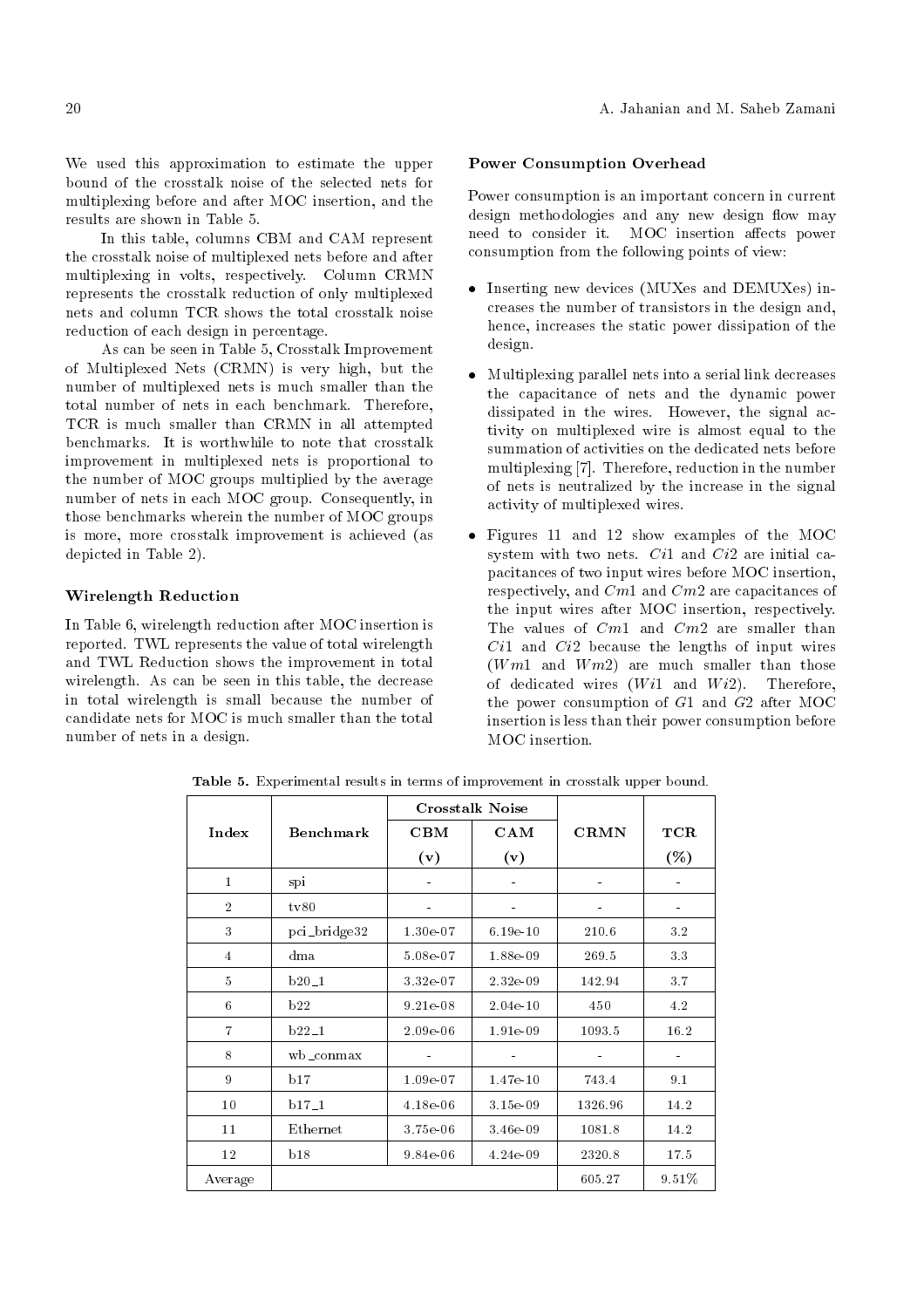|                |              | TWL       | TWL       |                |
|----------------|--------------|-----------|-----------|----------------|
| Index          | Benchmark    | $\bf CNR$ | MOC       | Reduction      |
|                |              | $(\mu m)$ | $(\mu m)$ | ( %)           |
| $\mathbf{1}$   | spi          | 5.221e8   | 5.221e8   | 0              |
| $\overline{2}$ | tv80         | 1.350e9   | 5.221e8   | $\overline{0}$ |
| 3              | pci_bridge32 | 4.000e9   | 3.967e9   | 1.01           |
| $\overline{4}$ | dma          | 5.762e9   | 5.652e9   | 1.94           |
| 5              | $b20-1$      | 4.895e9   | 4.826e9   | 1.43           |
| 6              | b22          | 6.482e9   | 6.457e9   | 0.38           |
| $\overline{7}$ | $b22-1$      | 7.577e9   | 7.126e9   | 6.3            |
| 8              | $wb\_connax$ | 6.324e9   | 6.324e9   | $\overline{0}$ |
| 9              | b17          | 1.243e10  | 1.240e10  | 0.2            |
| 10             | $b17-1$      | 1.248e10  | 1.167e10  | 6.9            |
| 11             | Ethernet     | 1.683e10  | 1.612e10  | 4.3            |
| 12             | b18          | 3.269e10  | 3.092e10  | 5.5            |
| Average        |              |           |           | 3.08%          |

Table 6. Experimental results for wirelength.



Figure 11. Capacitances of input wires before MOC insertion.



Figure 12. Capacitances of input wires after MOC insertion.

Our analysis shows that the final effect of the above factors is that the power consumption after MOC insertion is slightly more than that of the initial design, and a major part of the increased power is resulted from the static power consumption of MOC cells.

Table 7 shows that the power consumption of the benchmarks after MOC insertion is slightly more than the initial state (0.12% on average).

#### Runtime Overhead

As explained before, the computation time of the MOC algorithm is improved in this paper. In Table 8, the computation time of standard MOC insertion flow is reported and compared with the placement time for each benchmark.

In Table 9, the runtime improvement of the new version of the MOC clustering algorithm is compared with the clustering runtime reported in [10]. As can be seen in this table, the clustering runtime is improved about 24.3% compared with that of [10], on average. It is worthwhile to note that the clustering runtime is a major part of MOC algorithm computation time and improving it reduces the total computation time considerably.

Our analyses show that the average computation overhead after improvement is less than 8%. It is noted that clustering runtime improvement is more considerable for large circuits that have more MOC clusters. This can make the approach more practical for large and congested circuits.

#### **CONCLUSION**

In this paper, a new approach for crosstalk reduction and routability improvement inspired by the idea of the metro transportation systems in large cities was proposed. In the proposed method, a set of wires is marked as non-critical and sufficiently long and then these wires are multiplexed at the source transmitted via an asynchronous serial link and demultiplexed at the destination.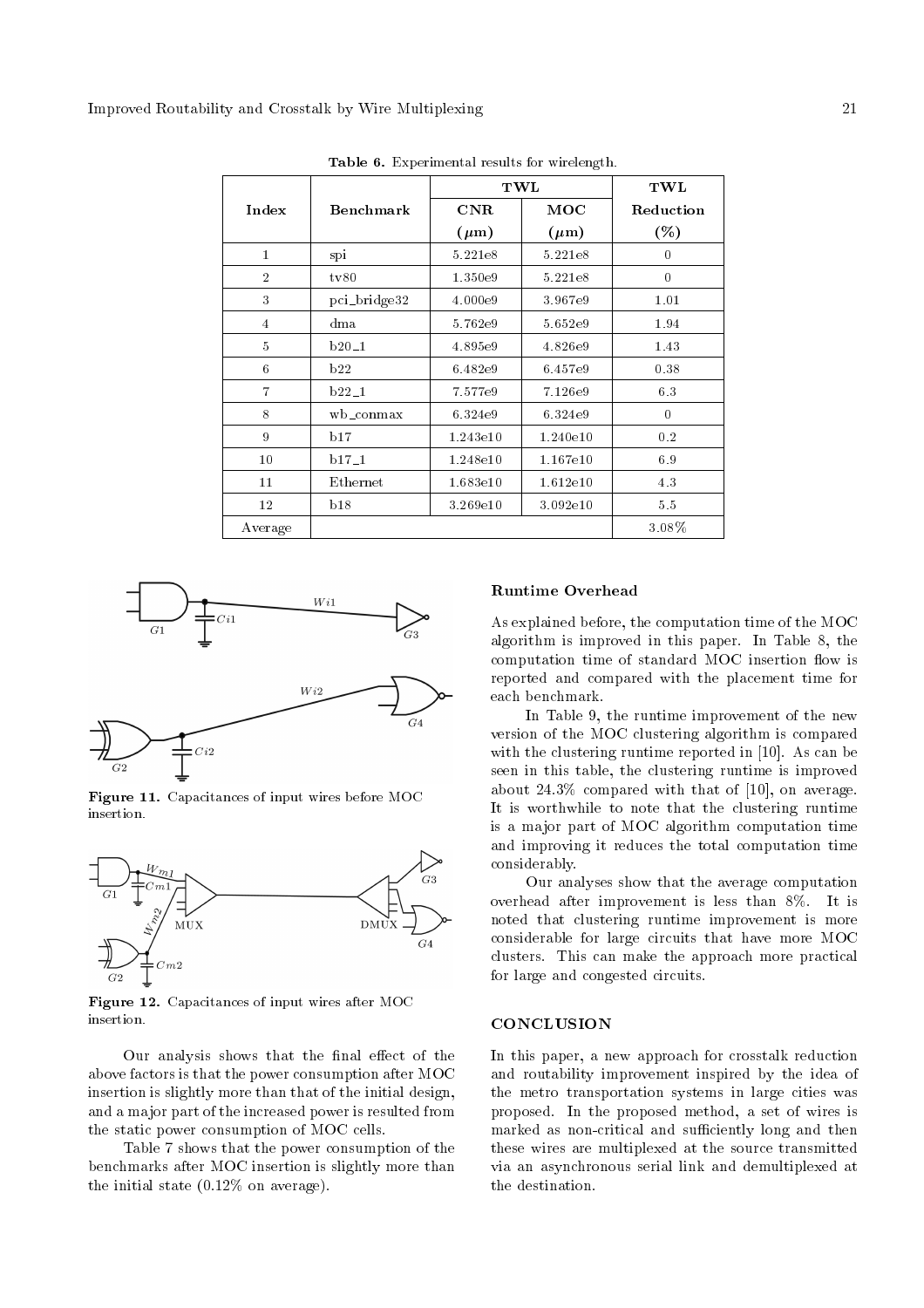| Index          | Benchmark    | Power<br>Consumption<br>Before MOC<br>Insertion<br>$(\mu W)$ | Power<br>Consumption<br>After MOC<br>Insertion<br>$(\mu W)$ | Power<br>Consumption<br>Overhead<br>( %) |
|----------------|--------------|--------------------------------------------------------------|-------------------------------------------------------------|------------------------------------------|
| $\mathbf{1}$   | Spi          | 87.67                                                        | 87.67                                                       | $\theta$                                 |
| $\overline{2}$ | tv80         | 93.71                                                        | 93.71                                                       | $\theta$                                 |
| 3              | pci_bridge32 | 102.87                                                       | 108.3221                                                    | 0.053                                    |
| 4              | dma          | 113.16                                                       | 120.4022                                                    | 0.064                                    |
| 5              | $b20-1$      | 118.04                                                       | 128.5456                                                    | 0.089                                    |
| 6              | b22          | 143.93                                                       | 159.4744                                                    | 0.108                                    |
| $\overline{7}$ | $b22-1$      | 188.79                                                       | 235.4211                                                    | 0.247                                    |
| 8              | wb_conmax    | 247.36                                                       | 247.36                                                      | $\theta$                                 |
| 9              | b17          | 379.42                                                       | 426.8475                                                    | 0.125                                    |
| 10             | $b17-1$      | 384.5                                                        | 454.479                                                     | 0.182                                    |
| 11             | Ethernet     | 413.21                                                       | 478.4972                                                    | 0.158                                    |
| 12             | b18          | 629.39                                                       | 691.0702                                                    | 0.098                                    |
| Average        |              |                                                              |                                                             | $0.12\%$                                 |

Table 7. Experimental results in terms of power consumption overhead.

Table 8. Experimental results for runtime.

| Index          | Circuit      | Placement<br>Runtime<br>$(\sec)$ | MOC<br>Insertion<br>Runtime<br>$(\sec)$ | Runtime<br>Overhead<br>(%) |
|----------------|--------------|----------------------------------|-----------------------------------------|----------------------------|
| $\mathbf{1}$   | spi          | 45                               | $\overline{2}$                          | 4.4                        |
| $\overline{2}$ | tv80         | 169                              | 58                                      | 34 3                       |
| 3              | pci_bridge32 | 387                              | 51                                      | 13.1                       |
| $\overline{4}$ | dma          | 472                              | 86                                      | 18.2                       |
| $\overline{5}$ | $b20-1$      | 453                              | 23                                      | 5.03                       |
| 6              | b22          | 965                              | 50                                      | 5.18                       |
| $\overline{7}$ | $b22-1$      | 993                              | 47                                      | 4.7                        |
| 8              | wb_conmax    | 1036                             | 57                                      | 5.3                        |
| 9              | b17          | 1367                             | 63                                      | 4.6                        |
| 10             | $b17-1$      | 1400                             | 68                                      | 4.8                        |
| 11             | Ethernet     | 1175                             | 66                                      | 5.6                        |
| 12             | b18          | 5124                             | 759                                     | 14.8                       |
| Average        |              |                                  |                                         | 10.01%                     |

We improved the metro-on-chip mechanism and evaluated it in 130 nm technology. Experimental results show that the overflow congestion is reduced by 15.54%, on average, and routability and total wirelength are increased by 21.57% and 3.08%, respectively, on average. Furthermore, crosstalk noise is reduced by 9.51%, on average.

On the other hand, the power consumption of the attempted benchmarks is increased slightly (0.12% on average). In addition, our analyses show that MOC-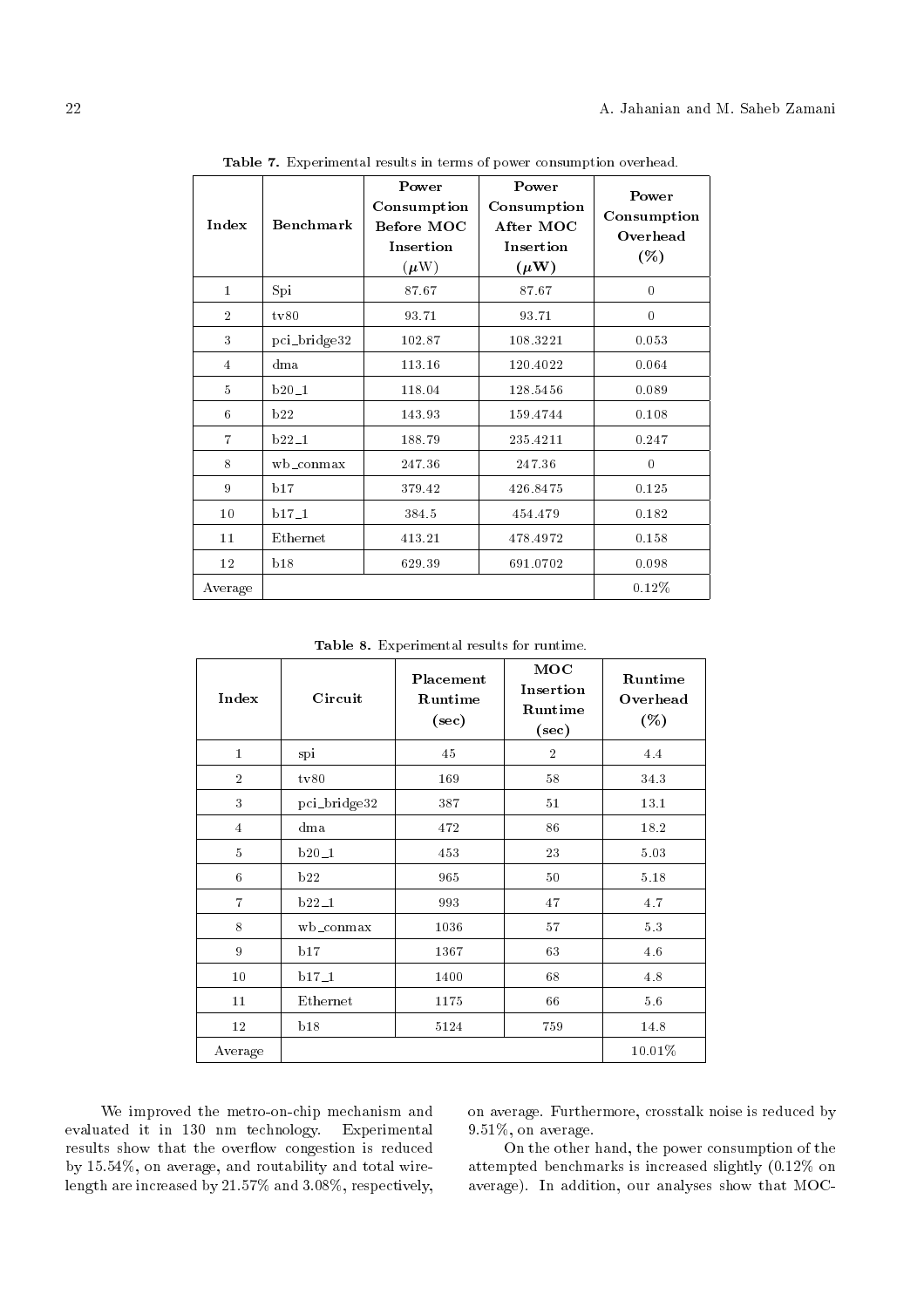| Index          | Benchmark    | Clustering<br>Runtime in<br>$[10]$<br>$(\sec)$ | Improved<br>Clustering<br>Runtime<br>$(\mathrm{sec})$ | Clustering<br>Improvement<br>( %) |
|----------------|--------------|------------------------------------------------|-------------------------------------------------------|-----------------------------------|
| $\mathbf{1}$   | Spi          | 0.08                                           | 0.08                                                  | $\theta$                          |
| $\overline{2}$ | tv80         | 0.15                                           | 0.15                                                  | $\theta$                          |
| 3              | pci_bridge32 | 0.16                                           | 0.16                                                  | $\overline{0}$                    |
| $\overline{4}$ | dma          | 0.39                                           | 0.38                                                  | 23                                |
| $\overline{5}$ | $b20-1$      | 0.65                                           | 0.72                                                  | 17.9                              |
| 6              | b22          | 0.91                                           | 0.81                                                  | 10.9                              |
| $\overline{7}$ | $b22-1$      | 5.7                                            | 3.44                                                  | 39                                |
| 8              | wb_conmax    | 0.123                                          | 0.123                                                 | $\theta$                          |
| 9              | b17          | 1.95                                           | 1.54                                                  | 21                                |
| 10             | $b17-1$      | 7.23                                           | 3.1                                                   | 57                                |
| 11             | Ethernet     | 36.91                                          | 12.18                                                 | 67                                |
| 12             | b18          | 16                                             | $\overline{7}$                                        | 56                                |
| Average        |              |                                                |                                                       | 24.3%                             |

Table 9. Experimental results for runtime of new version of MOC algorithm.

based design flow can result in valuable improvements in congestion and routability in large and congested circuits in a nano-scale regime. MOC insertion design flow may be improved if the distribution of long wires and white spaces for MOC insertion are planned at earlier stages of the physical design flow, such as floorplanning. The research on this topic is underway.

# **REFERENCES**

- 1. Carloni, L.P. and Sangiovani-Vincentelli, A.L. "Onchip communication design: Roadblocks and avenues", CODES+ISSS, pp. 75-76 (2003).
- 2. Bierregaard, T. and Mahadeven, S. "A survey of research and practices of network-on-chip", ACM Computing Surveys,  $38(1)$ , pp. 1-51 (2006).
- 3. Meincke, T. et al. "Globally asynchronous locally synchronous architecture for large high-performance ASICs", International Symposium on Circuits and Systems, pp. 512-515 (1999).
- 4. Lee, S.J., Kim, K., Kim, H., Cho, N. and Yoo, H.J. "Adaptive network-on-chip with wave-front train serialization scheme", VLSI Circuits, pp. 104-107 (2005).
- 5. Caputa, P. and Svensson, C. "A 3Gb/s/wire global on-chip bus with near velocity-of-light latency", International Conference on VLSI Design, pp. 117-122 (2006).
- 6. Teifle, J. and Manohar, R. "A high-speed clockless serial link transceiver", International Symposium on Asynchronous Design, pp. 151-161 (2003).
- 7. Dobkin, R., Kolodny, A. and Morgenshtein, A. \Fast asynchronous bit-serial interconnects for network-on-

chip", International Symposium on Asynchronous De $sign, pp. 117-127 (2006).$ 

- 8. Dobkin, R., Morgenshtein, A., Kolodny, A. and Ginosar, R. "Parallel vs. serial on-chip communication", International Workshop on System-Level Interconnect Prediction, pp. 43-50 (2008).
- 9. Dobkin, R., Perelman, Y., Liran, T., Ginosar, R. and Kolodny, A. "High rate wave-pipelined asynchronous on-chip bit-serial data link", IEEE International Symposium on Asynchronous Circuits and Systems (2007).
- 10. Jahanian, A. and Saheb Zamani, M. \Metro-on-chip: An efficient physical design technique for congestion reduction", IEICE Electronics Express, 4(16), pp. 510-516 (2007).
- 11. Taghavi, T., Yang, X. and Choi, B-K. \Dragon2005: Large scale mixed size placement tool", International Symposium on Asynchronous Design, pp. 245-247 (2005).
- 12. Chen, H., Qiao, C., Zhou, F. and Cheng, C.K., "Refined single trunk Steiner tree: A rectilinear Steiner tree generator for interconnect prediction", System Level Interconnect Prediction, pp. 85-89 (2002).
- 13. Horowitz, E., Sahni, S. and Mehta, D. \Fundamentals of data structures in  $C++$ ", W.H. Freeman & Co. (1995).
- 14. "IWLS Benchmarks", available from World Wide Web: http://iwls.org/iwls2005/benchmarks.html (2005).
- 15. Saeedi, M., Saheb Zamani, M., and Jahanian, A. "Prediction and reduction of routing congestion",  $In$ ternational Symposium on Physical Design, pp. 72-77 (2006).